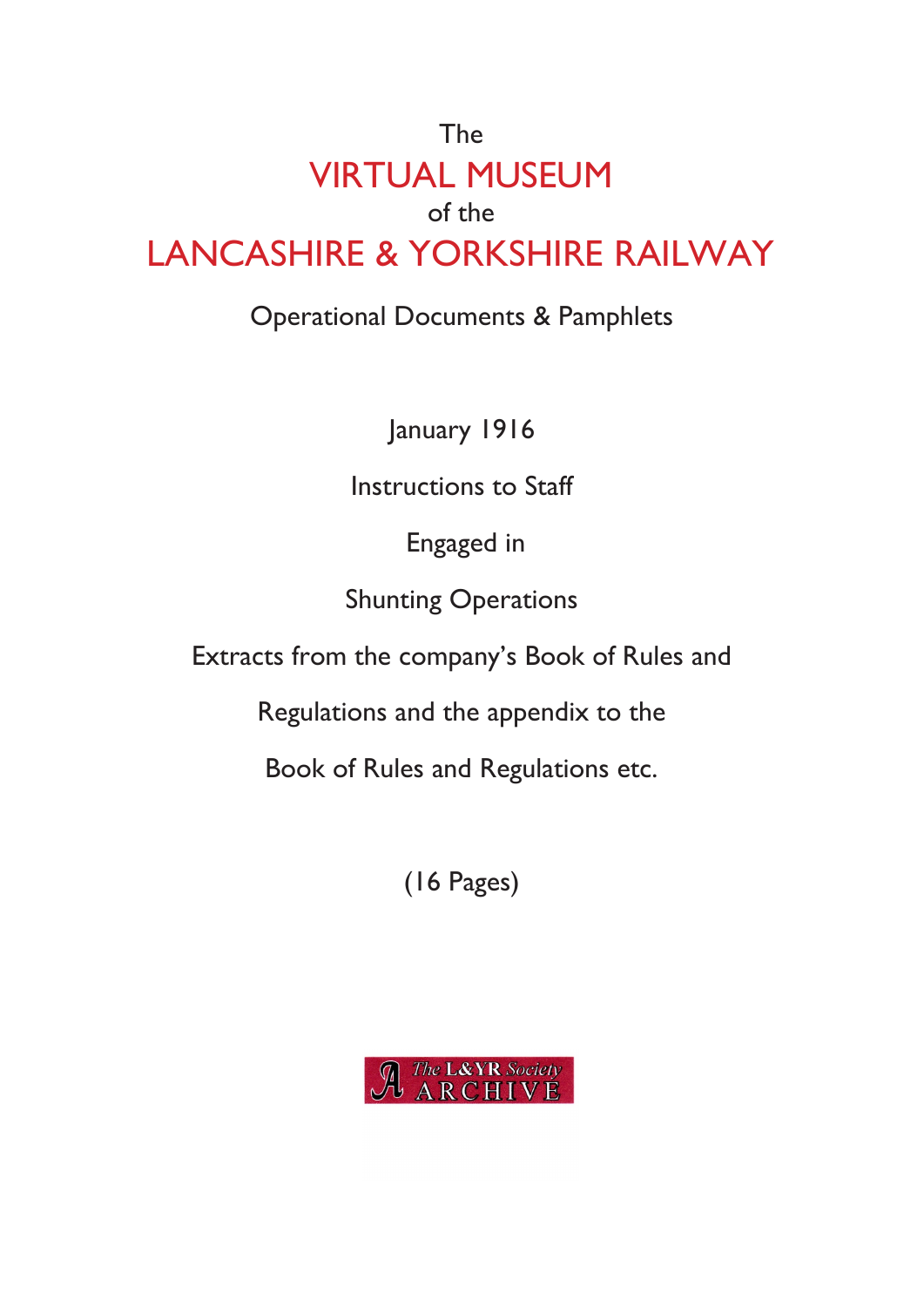# Lancashire & Yorkshire Railway.

ก์

 $\int_{0}^{1}$ 

li

 $\overline{c}$ 

2

# **Instructions to Staff Engaged in Shunting Operations**

Extracts from the Company's Book of Rules and Regulations and the appendix to the Book of Rules and Regulations, etc.

JANUARY, 1916.

**John A. P. Aspinall,** *General Manager.*<br> *General Manager.*<br> **Communication** 

SEVER, PRINTER, MANCHESTER,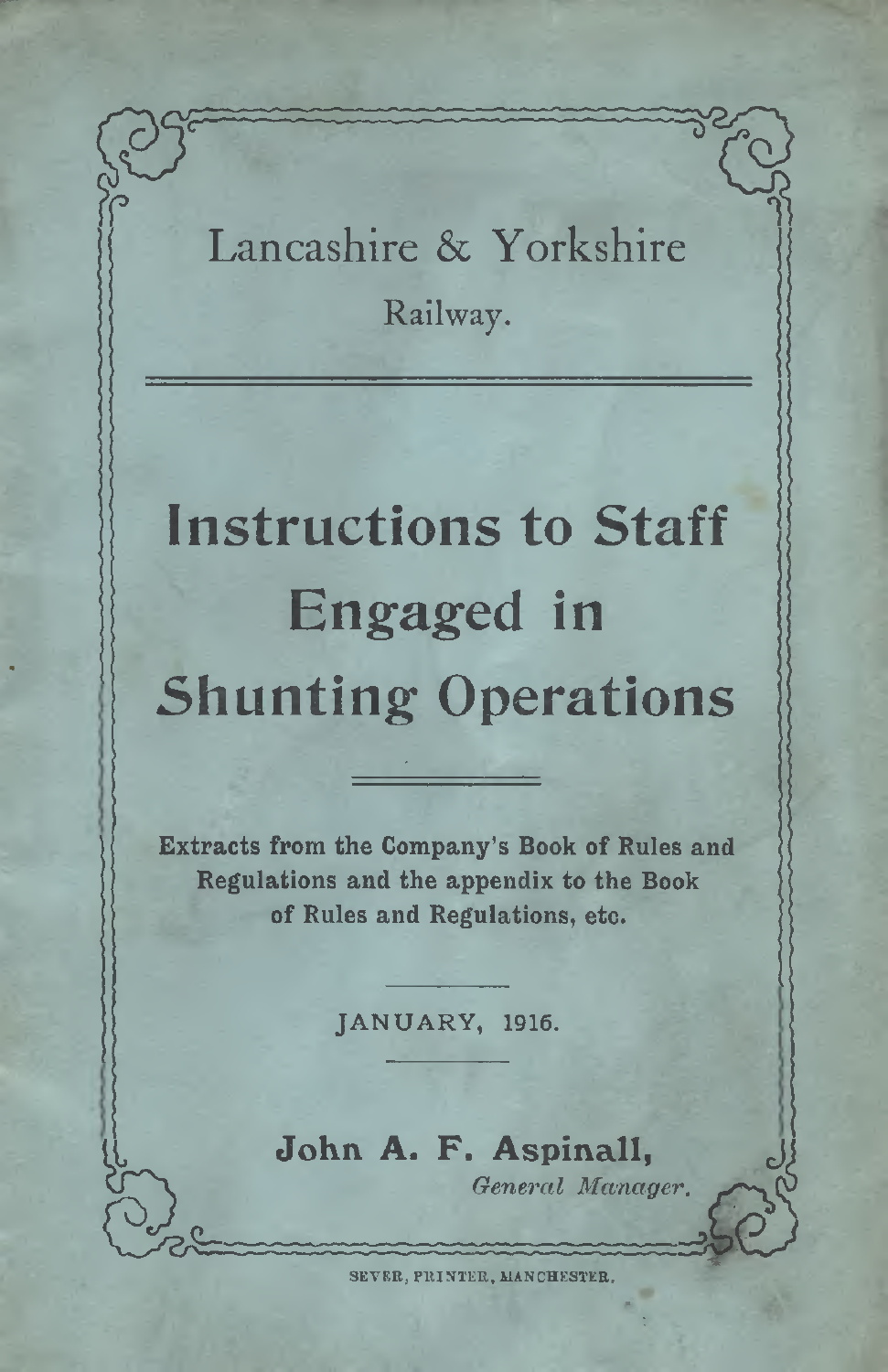Lancashire & Yorkshire

*n*

**Railway.**

# **Instructions to Staff Engaged in Shunting Operations**

Extracts from the Company's Book of Rules and Regulations and the appendix to the Book of Rules and Regulations, etc.

JANUARY, 1916.

**John A. F. Aspinall,**

*General Manager.*

SEVER, PRINTER, MANCHESTER.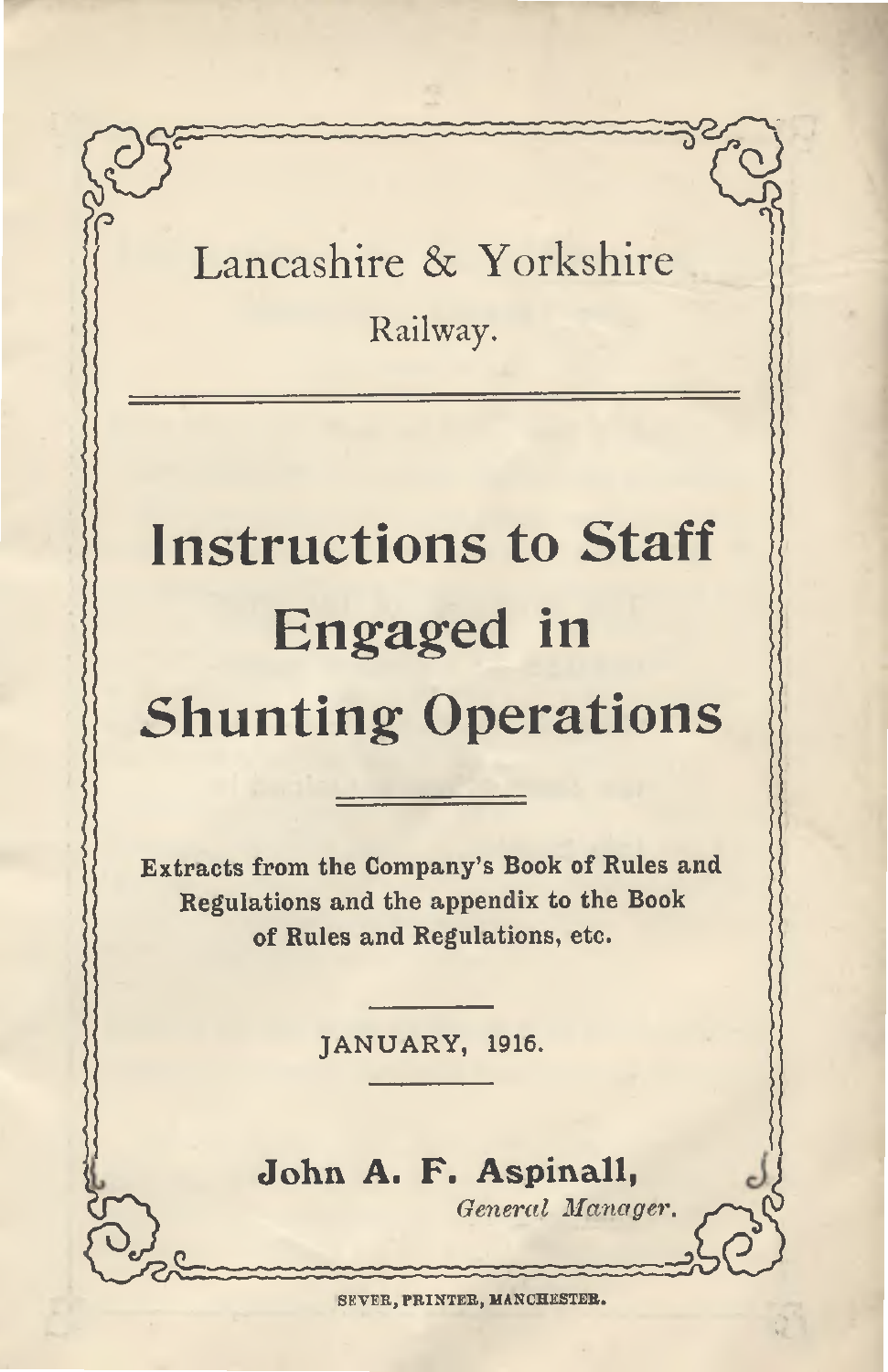The attention of the Staff engaged in shunting operations is specially called to the Instructions contained in this booklet.

Tood ads of abbrigges with one multiplier We passing the form shind to

-Net Anausta

Loha A A delot

THE ENDROLL STATISTICS.

*S*

**2**

&

*&*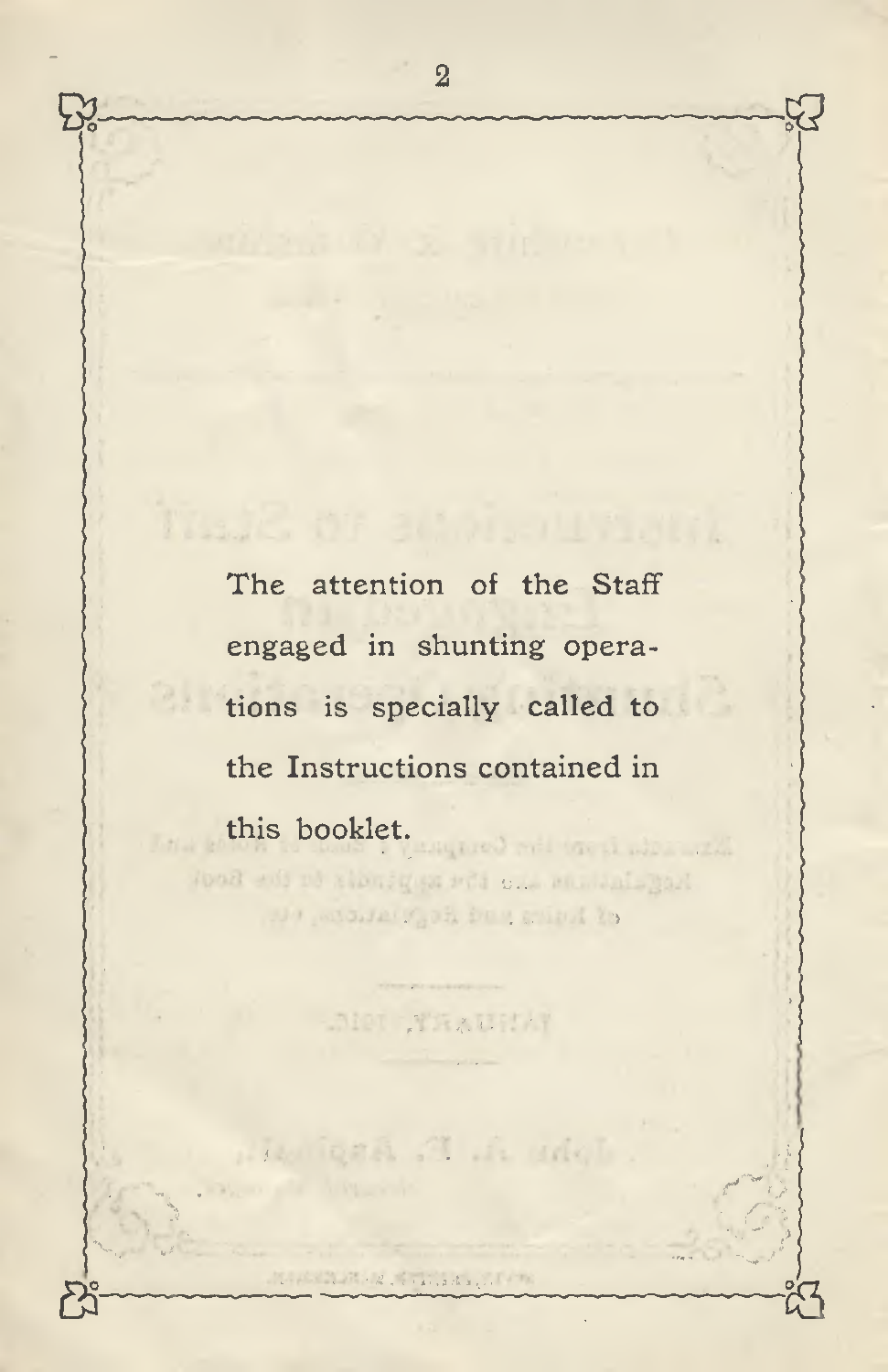# **Instructions to Staff Engaged in Shunting Operations.**

# **Rule 24 of the Book of Rules and Regulations. Servants not to expose themselves to danger.**

The Servants of the Company, more especially those engaged in the working of Trains and in shunting and other similar operations, must not expose themselves to danger; and all are requested to prevent as far as they possibly can such exposure on the part of their fellowservants, and to spare no opportunity of warning those who neglect to take proper care.

Reckless exposure of himself or others to danger, on the part of any Servant of the Company, will be treated as an offence against the Company's Regulations, and punished accordingly.

**Rule 23 of the Book of Rules and Regulations. Getting between Vehicles to couple or uncouple them.**

All Servants must exercise proper care in getting between Vehicles for the purpose of coupling or uncoupling them, and Shunting Poles or Sticks must be used when practicable.

ن<br>ت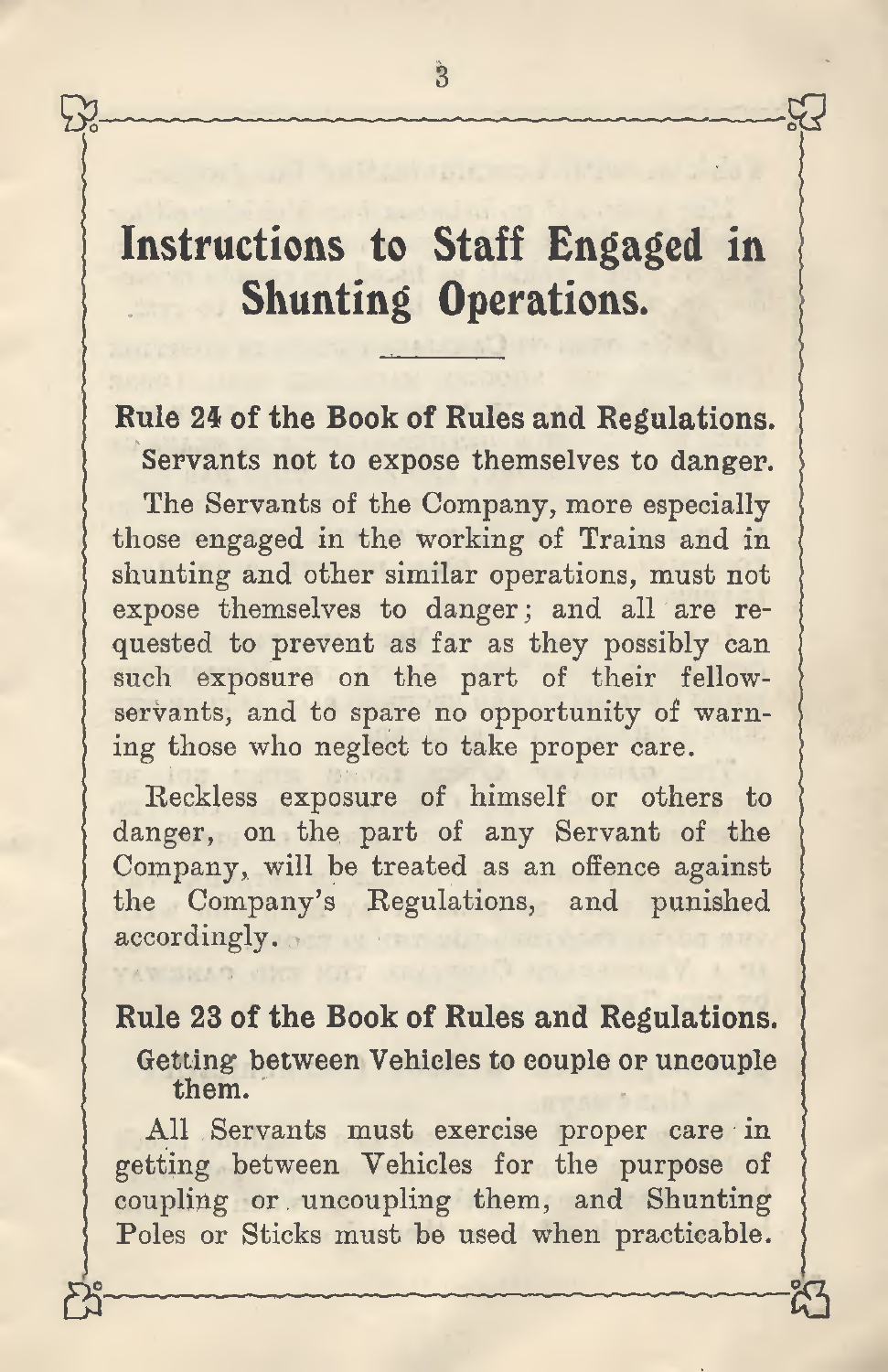#### **Vehicles with Communicating Gangways.**

Men must not go between two Vehicles either of which is fitted with a gangway, or between an Engine and a vehicle so fitted, to couple or uncouple, until both have been brought to rest.

THE SALOONS OR CARRIAGES WHEN IN POSITION FOR COUPLING SHOULD HAVE THE END LOOSE DOORS ON THE ANGLE IRONS REMOVED ; THEY MAY THEN BE COUPLED TOGETHER TIGHTLY BY MEANS OF THE SCREW COUPLING, AND AFTER THIS HAS BEEN DONE THE OUTSIDE ANGLE IRONS CAN BE RELEASED BY MEANS OF THE TOP CATCHES AND COUPLED TOGETHER ON EACH SIDE BY THE SIDE HAND LEVERS.

IN UNCOUPLING THESE VEHICLES, THE REVERSE OPERATION MUST TAKE PLACE; THE VESTIBULES BEING UNCOUPLED AND SECURED BACK BEFORE THE SCREW SHACKLE IS RELEASED.

THE GANGWAY ANGLE IRONS MUST not BE RELEASED **Until** THE CARRIAGES ARE COUPLED TOGETHER TIGHT WITH THE SCREW COUPLING.

WHEN A VESTIBULE VEHICLE IS DETACHED THE GANGWAY MUST BE MADE UP AT EACH END WITH THE BOARD PROVIDED FOR THE PURPOSE, AND ALSO IF A VESTIBULED CARRIAGE THE END GANGWAY OF THE TRAIN.

#### **Coaching Stock without Communicating Gangways.**

Men must not go between two Coaching Stock Vehicles without communicating gangways before they come together, except when this can be done with safety to themselves.

**cQ**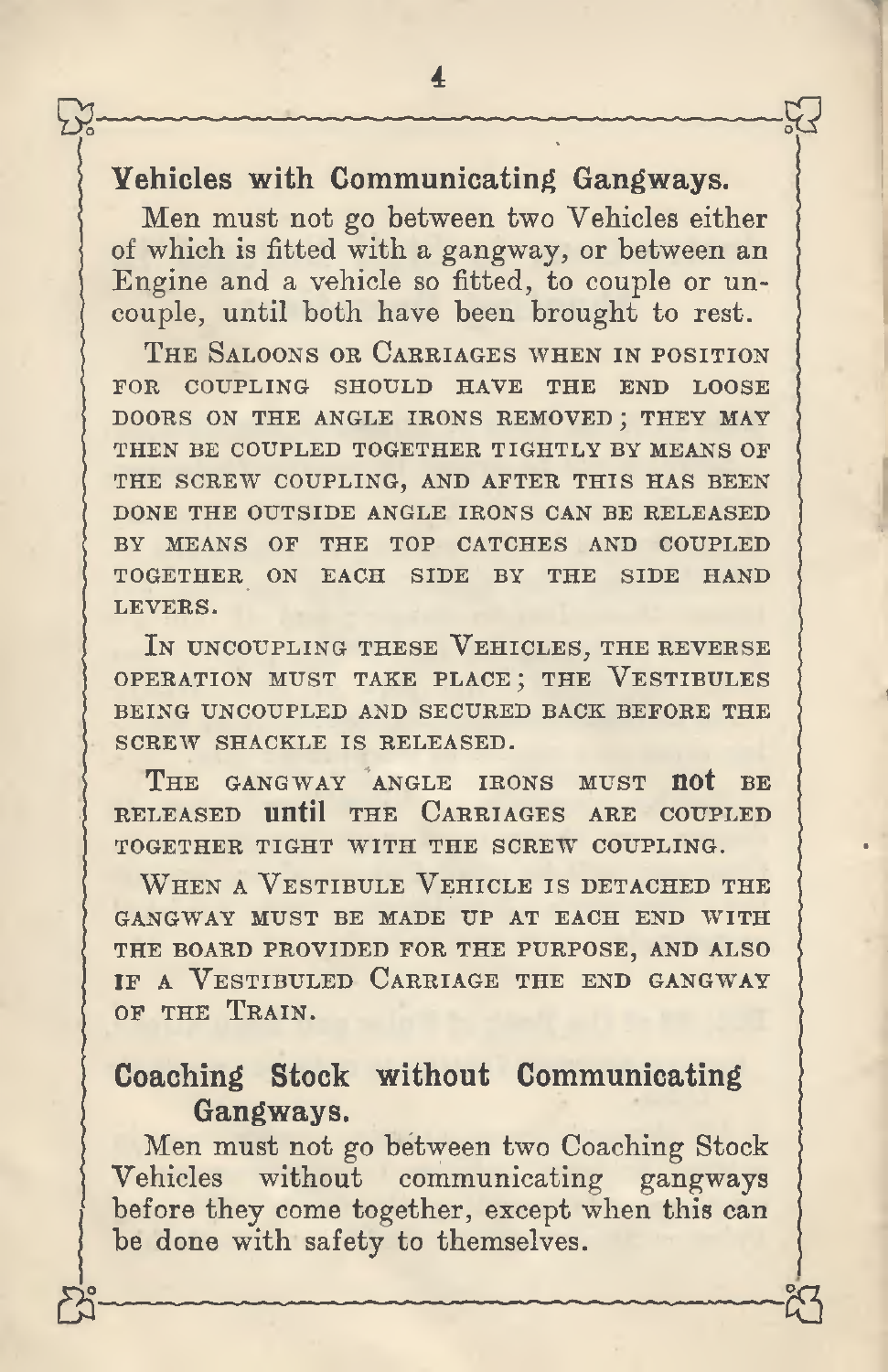#### **Coaching Stock with Short Buffers.**

Men must not go between Coaching Stock Vehicles fitted with short buffers unless the Vehicles are at rest.

#### **Stock fitted with Automatic Couplings.**

It is not necessary for men to go between Vehicles fitted with automatic couplings either to couple or uncouple, except for the purpose of dealing with break pipes and heater pipes, and this must not be done until the Vehicles are at rest.

#### **Coupling of Wagons with Shunting Poles. Use of Shunting Poles.**

As FAR AS PRACTICABLE no attempt must be made to throw the link over the draw-bar hook by means of a Shunting Pole until the buffers have actually touched. SHUNTING POLES ARE NOT TO BE USED FOR THE PURPOSE OF PINNING DOWN BREAKS, THEY MUST BE USED ONLY FOR COUPLING AND UNCOUPLING WAGONS.

#### **Goods Wagons with Screw Couplings.**

Men must, whenever possible, couple Goods Wagons fitted with screw couplings by means of a Shunting Pole, and must not go between the Wagons in order to screw the couplings up until the Vehicles are at rest. When it is not possible to couple these Vehicles by means of a Shunting Pole, men must not go between the Vehicles to couple up until they are at rest, EXCEPT WHEN THIS CAN BE DONE WITH SAFETY TO THEMSELVES. a **<sup>23</sup>** °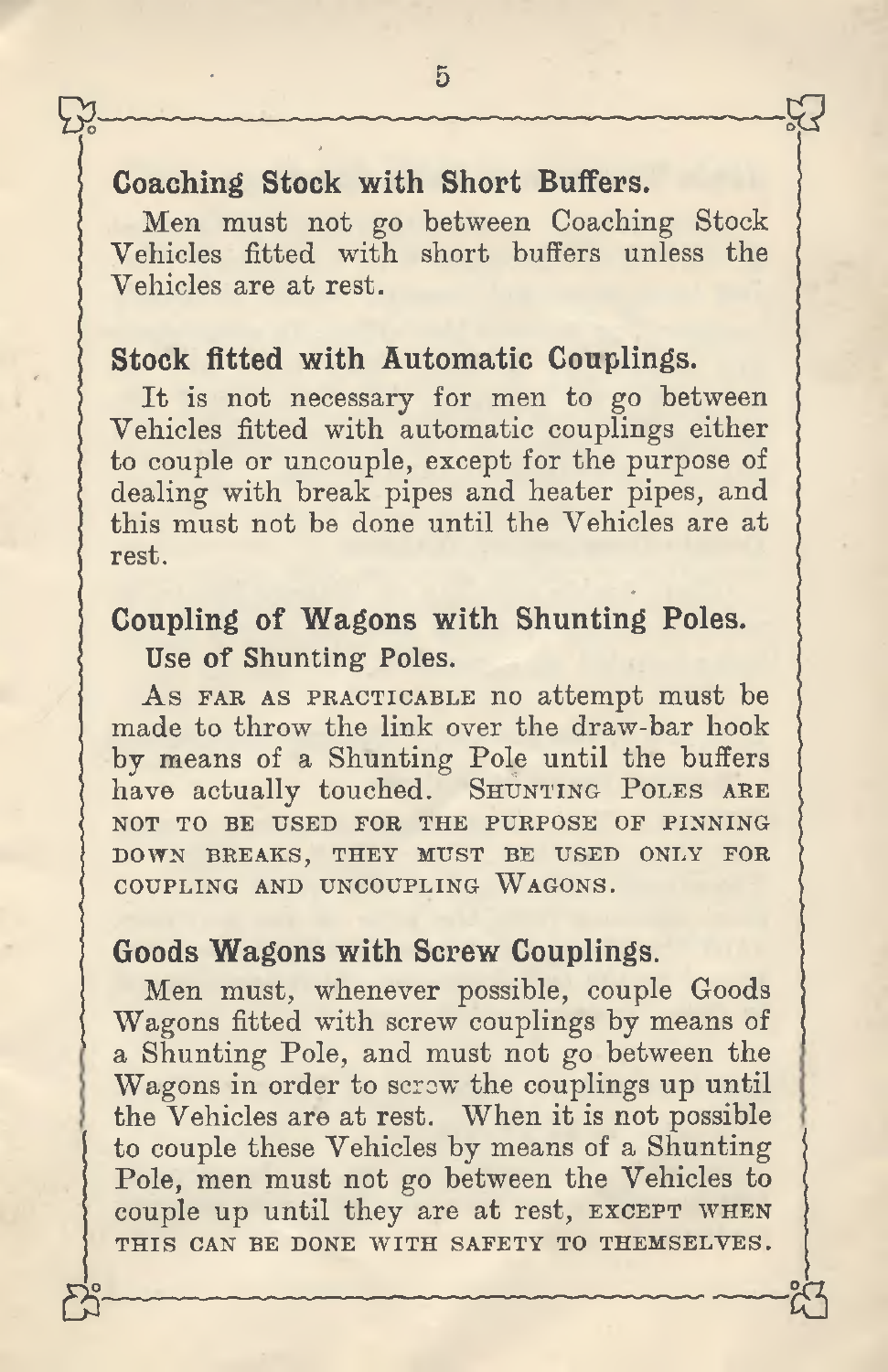### **Goods Wagons with Loose Couplings.**

Goods Wagons fitted with link couplings must be coupled or uncoupled with <sup>a</sup> Shunting Pole, and men must not, excep<sup>t</sup> where absolutely necessary, go between the buffers. In cases where this cannot be avoided, they must NOT GO BETWEEN THE BUFFERS, but wait until the Wagons have come to rest, UNLESS THIS CAN BE DONE WITH SAFETY TO THEMSELVES.

#### **Double Coupling of Wagons.**

When double coupling of Wagons has to be resorted to, the Vehicles must be at rest before being coupled or uncoupled.

## **Rule 23<sup>a</sup> of the Book of Rules and Regulations.**

**Meeting' Trains at Stations.**

When <sup>a</sup> Train is entering <sup>a</sup> Station, Porters and other members of the Staff attending on Passengers must stand <sup>a</sup> few yards apart, <sup>a</sup> short distance from the edge of the platform, until the Train has stopped, when they must attend to the compartments which are opposite to them, irrespective of class.

### **Servants not to jump on to Steps or Footboards of Trains.**

Servants must not jump on to the steps or foot-boards, or run alongside, of Trains entering Stations.

**23**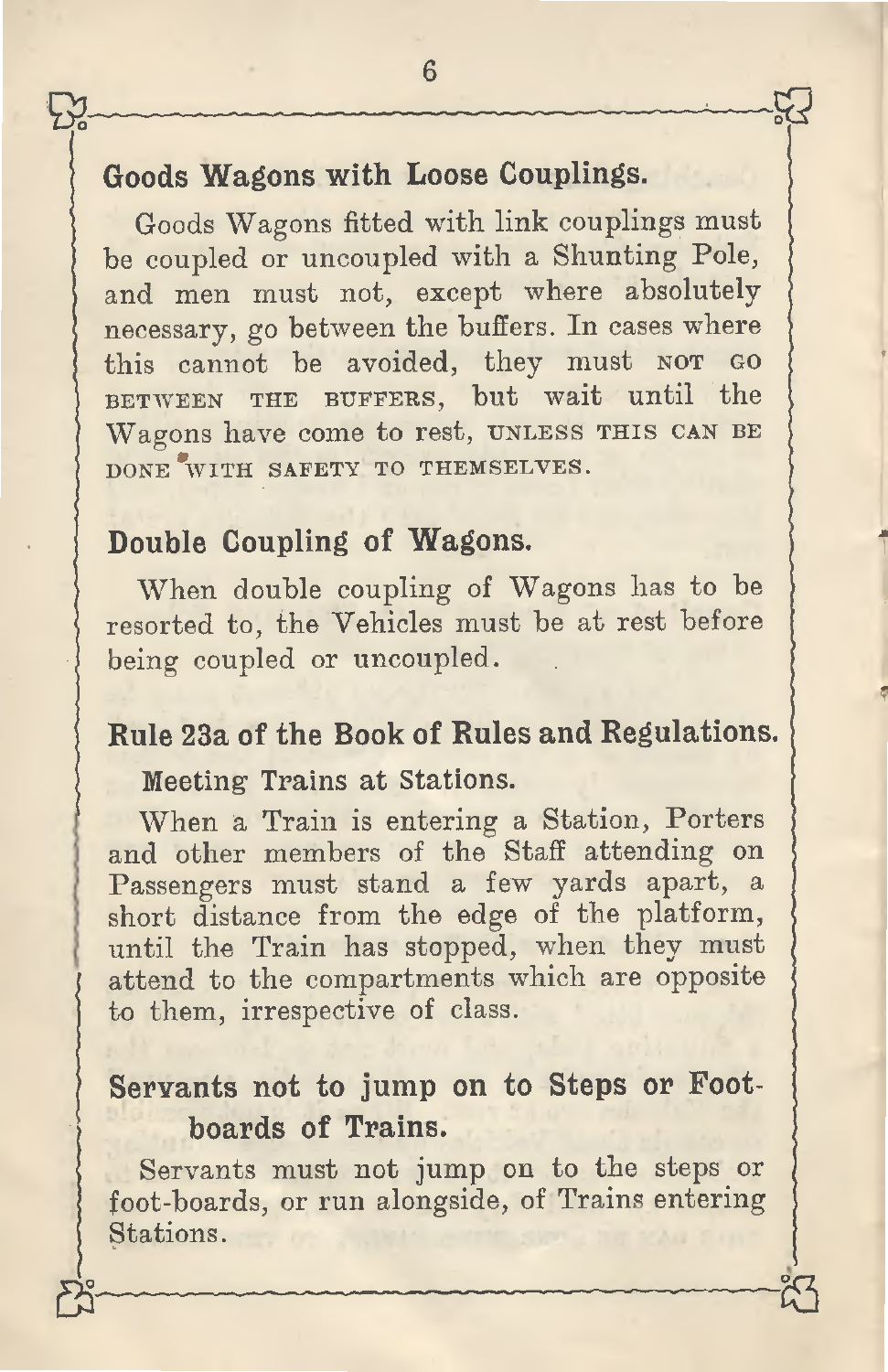# **Rule 112 of the Book of Rules and Regulations.**

**Men to be warned before eommeneing Shunting.**

Before vehicles are moved in, or shunted into, a Siding, used for repairing vehicles, or for loading or unloading traffic, and before vehicles are moved in or shunted into a Goods Shed or other Building where vehicles are already standing, Guards, Shunters, and others concerned must take care to warn any Companies' Servants or other persons who may be engaged in, about, or between the vehicles; they must also request any person who may be loading or unloading not to remain in or near to vehicles which are likely to be moved by shunting operations, and must satisfy themselves that no Cart or other Road Vehicle is foul of any of the Lines on which shunting operations are about to be performed.

### **Shed Doors to be opened and Wagon Doors to be secured before commencing Shunting.**

Care must be taken to see that Goods Shed doors are open and all is clear before commencing shunting operations in the Shed Lines, and that all Wagon doors are properly secured by the fastenings provided for the purpose, or are in such a position as will ensure that they will not come into contact with any obstruction when the Wagons are moved, care being also taken that the contents are not left in such a condition as would result in their falling from a Wagon when being moved.

S5 **\*3**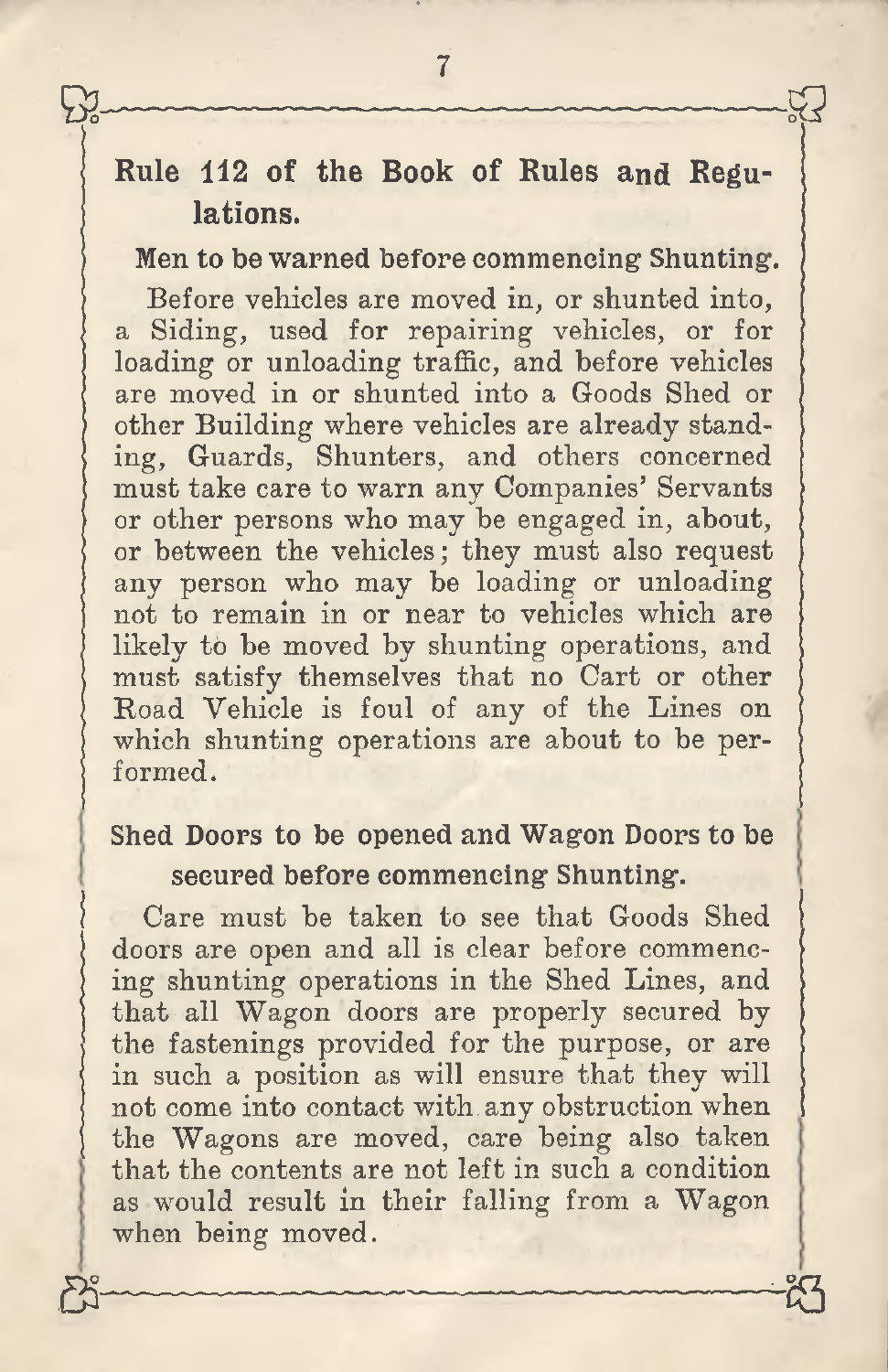### **Rule 113 of the Book of Rules and Regulations.**

#### **Double Shunting.**

Y Y

Double Shunting is strictly prohibited, except when done by Engines specially used for the purpose of shunting, attended by experienced Shunters.

#### **Loose Shunting.**

Loose Shunting of vehicles by Engines against loaded Passenger Trains, also Loose Shunting by Engines of vehicles containing Passengers, Live Stock, or Explosives, is strictly prohibited.

#### **When vehicle has to be shunted into a Siding.**

When any vehicle has to be shunted into a Siding, the Guard or Shunter must ascertain the position of the vehicles in the Siding before commencing to set back, and the Guard or Shunter must signal the Engine Driver so as to prevent the Train striking the vehicles in the Siding, or the buffer stops, with too much force.

#### **Propping, Tow-Roping and Chaining.**

The movement of vehicles by means of a prop or pole, or by towing with a rope or chain attached to a Locomotive or vehicle moving on an adjacent line, is prohibited except in cases where specially authorised by the Superintendent of the Line.

#### **Shunting Trainsin Sidings which extend through Goods Warehouse.**

Great care must be observed by Drivers and Guards when shunting into Sidings which extend through Goods Warehouses.

 $\mathring{\mathbb{Z}}$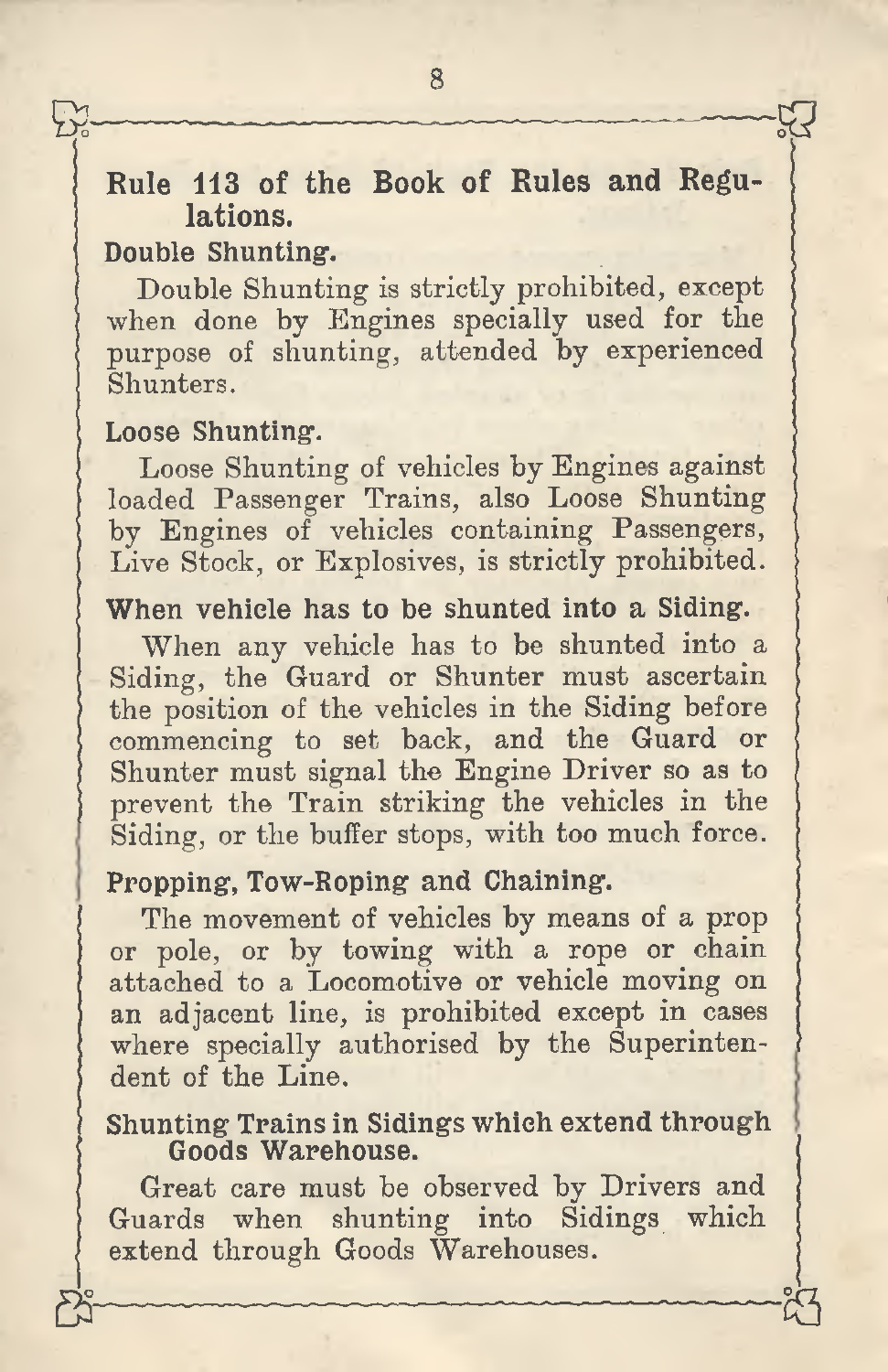#### **Shunting in Goods and Coal Yard.**

Before vehicles are moved in or shunted into Sidings or Warehouses, care must be taken to see that Horses, Carts, and other vehicles are removed out of danger, and where persons are working in, about, or between Wagons, they must be requested to move to a place of safety.

It is not sufficient that a person in charge of a horse and cart be cautioned or told to remove them, or that persons working in or about wagons be requested to move ; it is the duty of the Company's Servants to see that all is clear before a shunt is made.

# **Loose Shunting Vehicles into Goods Sheds, Loading Docks, Stages, Warehouse Platforms, &c.**

In order to avoid risk of accident to men conducting shunting operations, all concerned are hereby instructed that, wherever it can be avoided, vehicles should not be loose shunted into Loading Docks, Stages, Warehouse Platforms, &c., unless the breaks are so arranged that they can be applied without risk to the men operating them.

#### **Placing of Vehicles on Single Lines during Shunting Operations.**

Vehicles must not during shunting operations be allowed to stand on the Passenger Line on a greater gradient than 1 in 260, unless the Engine is at the lower end of the Train.

 $g_2$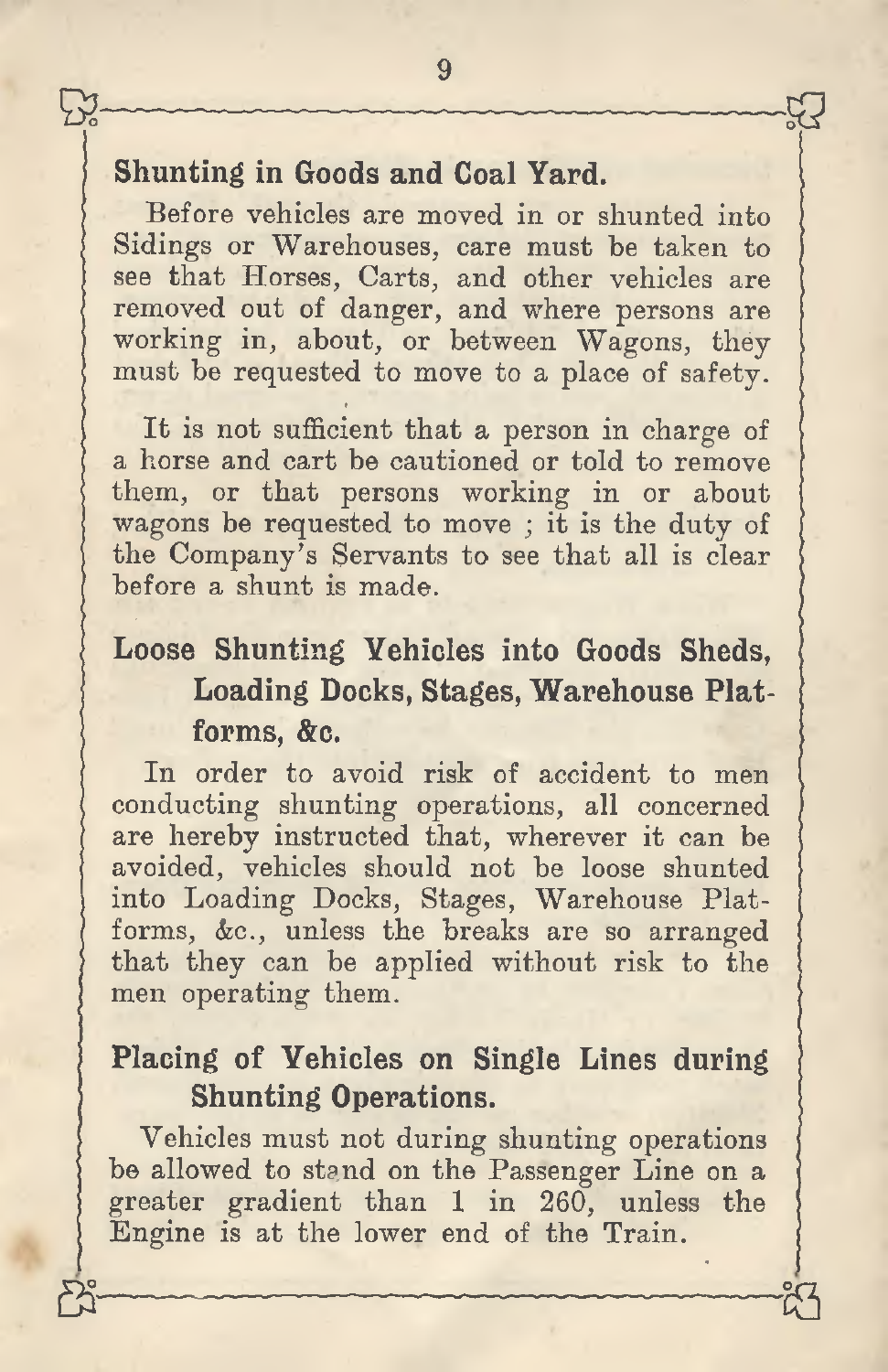#### **Securing of Wagons in Sidings.**

Accidents have occurred through Wagons running out of Sidings in consequence of the breaks not having been properly pinned down before the Wagons were left. Under no circumstances should a Wagon or Wagons be detached in a Siding and left there without a sufficient number of breaks being securely fastened down, regard being had to the number of wagons, the gradient, and the weather conditions.

# **Detaching Wagons from Main Line on Falling Gradients.**

When Wagons have to be shunted to opposite Main Line and allowed to run into the Sidings by gravity, the Train or Pilot Engine concerned in the operation must not leave the Main Line to which the Wagons have been shunted until they have run from it clear into the Sidings.

#### **Rules to be observed during Shunting Operations.**

1. When performing actual shunting operations (whether to or from the Main Line, in Sidings or Goods Yards), as distinct from the shunting described in Rule 5, the Engine Driver must work only to Signals given by the **Guard, Shunter, or other person** in charge of the operation, as specified below.

2. A Driver must not run against Fixed Signals of any sort, unless instructed to do so

\* *&* 3

59-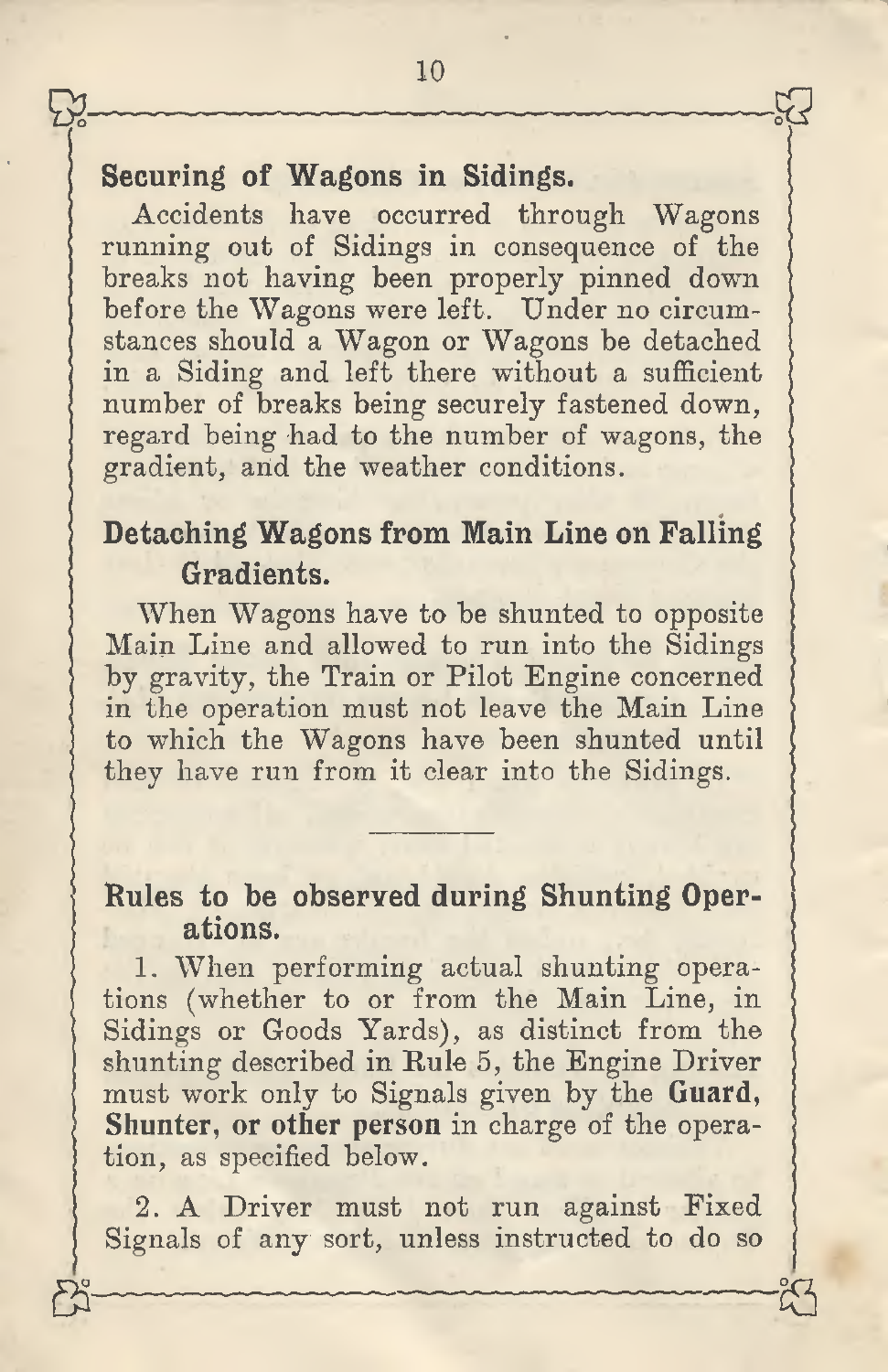**Rules to be observed during shunting operations. —***Continued***.**

by the Signalman or person in charge of the operation, who must himself have been duly authorised by the Signalman.

3. A Driver must not move his Train, even when a Fixed Signal is lowered, until he has received a Hand Signal to do so from the **Guard, Shunter, or other person** in charge of the operation; and if the Train has to be set back, the **Guard, Shunter, or other person** in charge of the operation must see that the Fixed Signal is lowered before signalling to the Driver, or if there be no Fixed Signal, must first have received <sup>a</sup> Hand Signal from the Signalman. When it is necessary to prevent <sup>a</sup> Train or Engine from leaving a Siding the Signalman may put the signal leading from the Siding to Danger, but must not alter the points until he has received an assurance that the Driver clearly understands what has been done.

4. The **Guard, Shunter, or other person** in charge of the operation will be held responsible for seeing that the Train clears the points through which it has to set back before signalling to the Signalman to alter them, and also that the points are properly set for the direction in which the Train has to travel before signalling to the Driver to set back ; if there be no Guard or Shunter working with the Engine, or if he be necessarily absent, the Driver must, as far as possible from the footplate, see that the points are set for the direction in which he requires to travel.  $8 - 18$ 

 $P_1^2$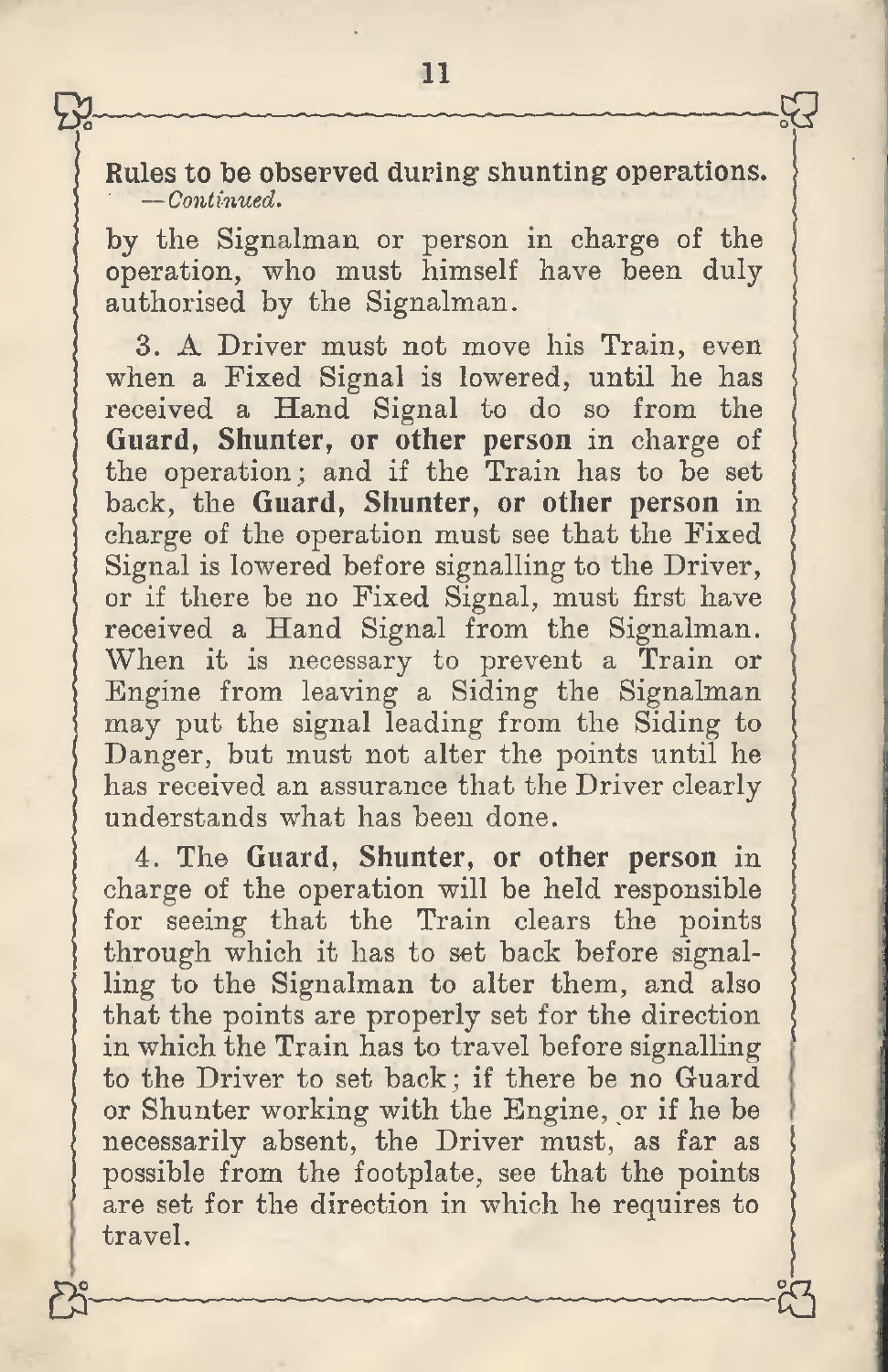**Rules to be observed during shunting operations.** —*Continued.*

5. If a Train be set back into a Siding, or on to a Branch or Loop Line, or shunted across from one Main Line to another for another Train to pass, the Driver will be held responsible for seeing that his Engine clears the points. Before re-starting, the Driver must, if there be no Fixed Signal to control the departure of the Train, receive <sup>a</sup> Hand Signal from the Signal- man, and after he has started must see that he travels in the proper direction in accordance with Rule 151.

6. If a Train be drawn into a Siding, or on to a Branch or Loop Line, for another Train to pass, the **Guard, Shunter, or other person** in charge of the operation will be held responsible for seeing that the whole of the Train clears the points before signalling to the Signalman to alter them, and also that, before signalling to the Driver to set back, the points are properly set for the direction in which the Train has to travel.

7. When giving Hand Signals to Drivers of Engines engaged in shunting operations, the person giving the Signals must place himself in such a position that the Signals will not be taken by any other Driver than the one for whom they are intended.

0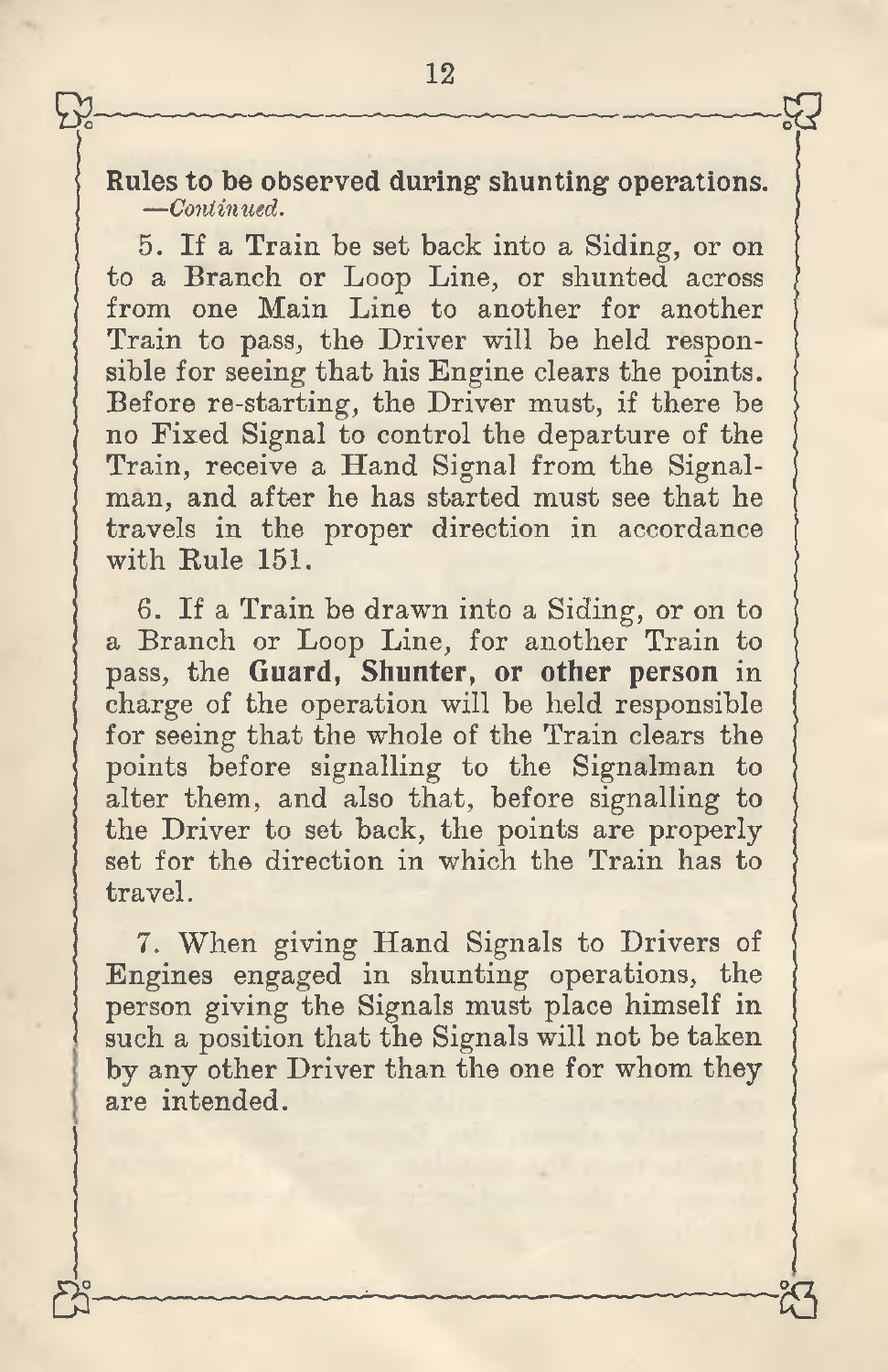### **Instructions to Staff engaged in the Working of ^Capstans, Cranes, and Jiggers.**

1. Only persons duly authorised must work steam, hydraulic, electrical, or power-driven machinery.

2. **Capstans.**—Before putting any capstan in motion, or in the case of constantly revolving capstans, before putting the rope round, warning must be given to all men working in the immediate neighbourhood, and such warning must be acknowledged by them.

3. The Capstanman must not attempt to draw more than 8 loaded or 14 empty Wagons at one time on a straight level road. Great care must be exercised in drawing Wagons towards the capstan to see that the working is so regulated as to prevent the hook flying off as it leaves the Wagon.

4. The ropes when not in use must be left clear of the capstan, railway lines, and cart roads.

5. The hauling in of light rope by capstan is prohibited, and slack rope must be hauled in by hand.

**6. Cranes and Jiggers.**—It is to be clearly understood that the maximum lifting capacity marked on a crane includes the weight of the article to be lifted plus the weight of crossbar, sling chains, &c.

7. In the case of Hand Cranes the greatest caution must be exercised in lowering weights, **as** any jerky motion puts excessive strain on the

 $\mathbb{Z}$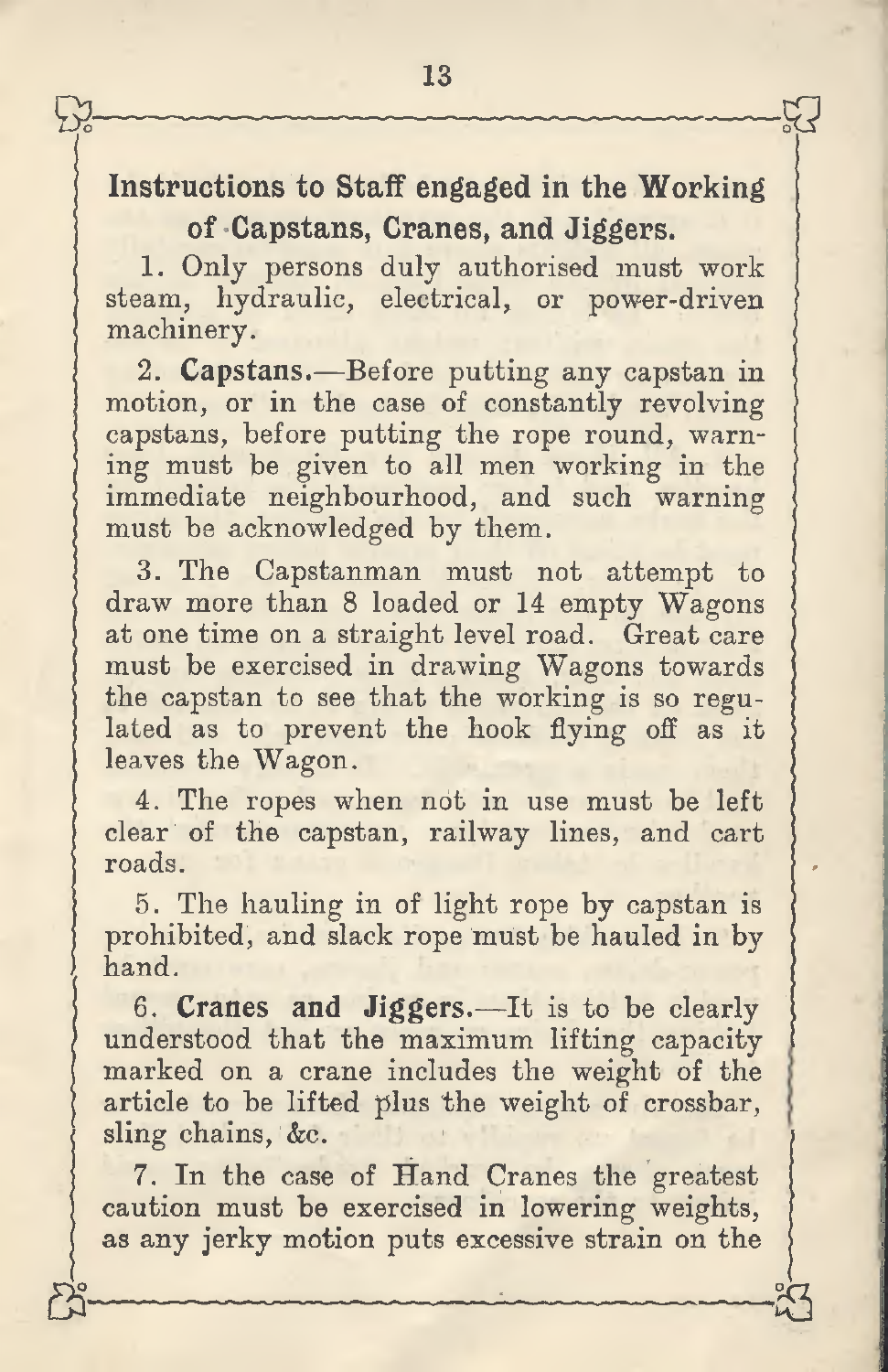crane. No weight must be lowered by the brake if it exceeds half the registered capacity of the crane, all weights above this must be carefully lowered by the crane handles, assisted by the brake. In taking up slack chain or lowering In taking up slack chain or lowering the chain without weight attached it is extremely dangerous to pull the wheels round by hand, the handle must be used in all cases.

8. All Hand Cranes are fitted with loose handles, and before any weight is lowered by the brake unassisted by the handles, the latter must be taken off their squares before commencing to lower. When the handles are required for use on the crane, they must be fitted on their squares carefully so that there is no undue wear and tear, and on their becoming unduly slack on the squares they are to be reported to the District Hydraulic Foreman, who will have them made <sup>a</sup> proper fit. It is very desirable that each crane should have its handles always ready for use, and on no account must the handles be taken from one crane for use on another.

9. In working hydraulic, electrical, or other power-driven cranes and jiggers, care must be used in putting them in motion, so as to preven<sup>t</sup> jerking the chains or ropes against the <sup>p</sup>illars or jibs.

10. The rams of Hydraulic Cranes must never be forced up rapidly to their full height, but must always be worked gradually to avoid injury to the machinery.

**B** Sammenmann Mann Sammen Mann Sa

a net defforme with vita as

しく